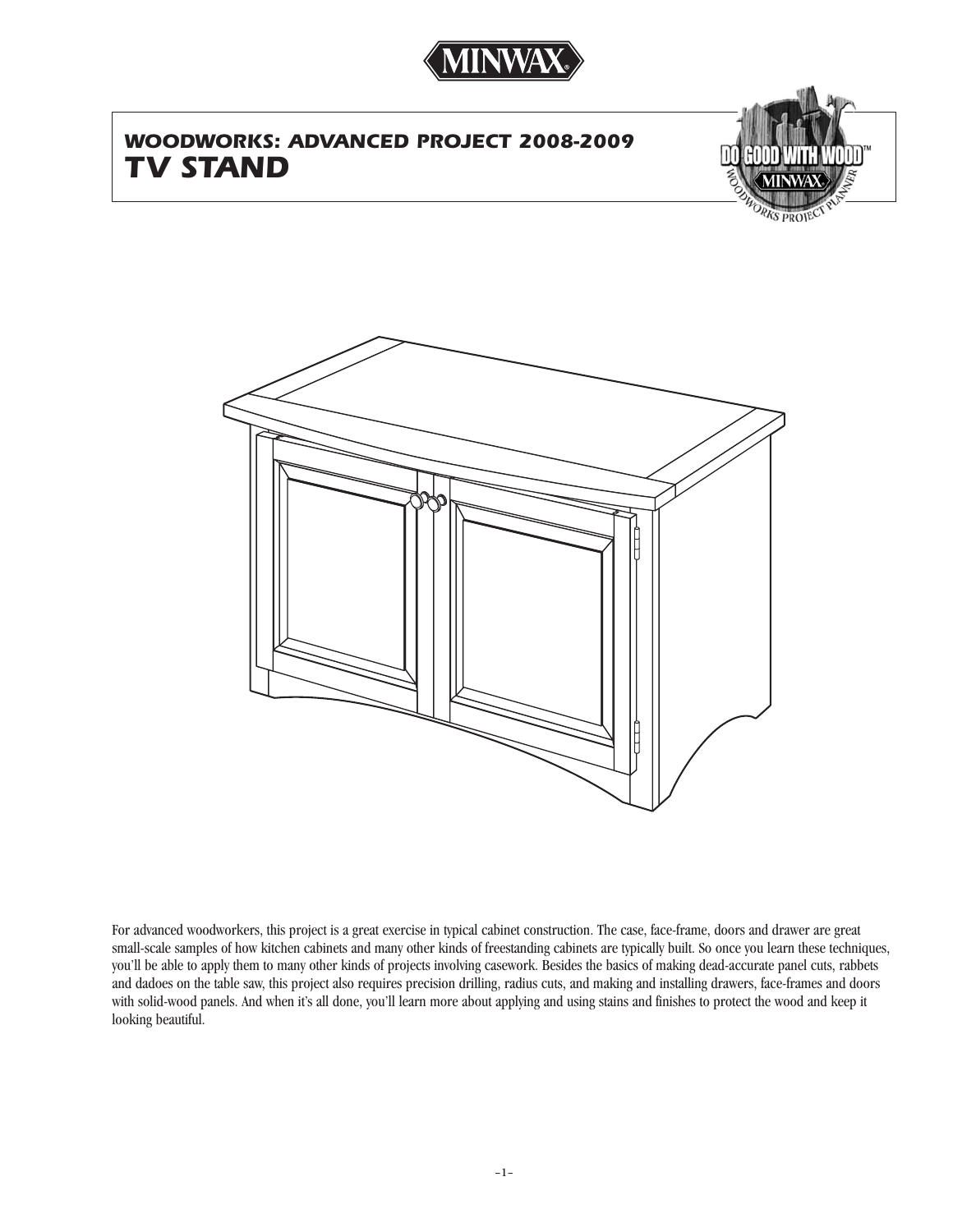## *TOOLS REQUIRED*

## **Hand Tools**

Bar clamps Wood or rubber mallet

**Power Tools** Table saw Band saw or jigsaw Jointer Biscuit joiner Shaper or table-mounted router Table-mounted belt sander Random-orbit sander

#### **Miscellaneous**

- Pencil
- Tape measure
- Safety glasses
- Carpenter's glue
- 120-, 150- and 220-grit sandpaper
- Clean, lint-free cloths
- Respirator
- Gloves for finishing
- Mineral spirits (for oil-based stains and finishes)
- Water-filled metal container with tight-fitting lid (for oil-based stains and finishes)
- Minwax® Wood Finish™ Stain Brush or other good quality, natural-bristle brush (for oil-based stains and finishes)

## *SHOPPING LIST*

#### **Wood Recommendation:** Oak

**Alternate wood:** Maple 3/4" red oak plywood, 1/2 sheet 1x6 red oak, 18 lineal feet 1/4" birch or maple plywood, 1/2 sheet

#### **Hardware**

1-1/4" pocket screws, 8 14" full-extension drawer glides, 2 1/2" overlay partial wrap face-frame hinges, 2 pair

### *CUTTING LIST*

| Overall dimensions: |                         |                               |                 |
|---------------------|-------------------------|-------------------------------|-----------------|
| <b>Item</b>         | <b>Description</b>      | <b>Size &amp; Quantity</b>    | <b>Material</b> |
| A                   | Case sides              | 14-1/4" x 18", 2 pcs.         | 3/4" plywood    |
| B                   | Case bottom             | 14" x 29", 1 pc.              | 3/4" plywood    |
| C                   | Case rails              | 4" x 29", 2pcs.               | 3/4" plywood    |
| D                   | Face-frame rail, top    | $1-1/2$ " x 27", 1 pc.        | red oak         |
| E                   | Face-frame rail, bottom | $2-1/2$ " x 27", 1 pc.        | red oak         |
| F                   | Face-frame stiles       | $1-1/2$ " x $18$ ", 1 pc.     | red oak         |
| G                   | Door rails              | $1-1/2$ " x 11-11/16", 4 pcs. | red oak         |
| Н                   | Door stiles             | $1-1/2$ " x $15$ ", 4 pcs.    | red oak         |
| I                   | Door panels             | 11-9/16" x 12-5/8", 2 pcs.    | red oak         |
|                     | Top                     | $14"$ x $28"$ , 1 pc.         | $3/4$ " plywood |
| K                   | End bands               | 2" x 14", 2 pcs.              | red oak         |
| L                   | Front band              | 4" x 32", 1 pc.               | red oak         |
| M                   | Adjustable shelf        | 13" x 28-3/8", 1 pc.          | $3/4$ " plywood |
| N                   | Shelf band              | 3/4" x 28-3/8", 1 pc.         | red oak         |
| $\overline{0}$      | Filler strip            | $2"$ x $14"$ , 2 pcs.         | red oak         |
| P                   | Drawer sides            | $3"$ x $14"$ , 2 pcs.         | red oak         |
| Q                   | Drawer front and back   | 3" x 25-1/8", 2 pcs.          | red oak         |
| R                   | Drawer bottom           | 12-3/4" x 25-3/8", 1 pc.      | $1/4$ " plywood |
| S                   | Cabinet back            |                               | 1/4" plywood    |

## *WOOD FINISHING PRODUCTS*

#### **Recommended Finish**

- Prep: Minwax® Pre-Stain Wood Conditioner
- Stain: Minwax® Wood Finish™ English Chestnut
- Finish: Minwax® Fast-Drying Polyurethane semi-gloss or Minwax® Clear Brushing Lacquer semi-gloss

#### **Alternate Finish**

- Prep: Minwax® Pre-Stain Wood Conditioner
- Finish: Minwax® Polyshades® Classic Black or Honey Pine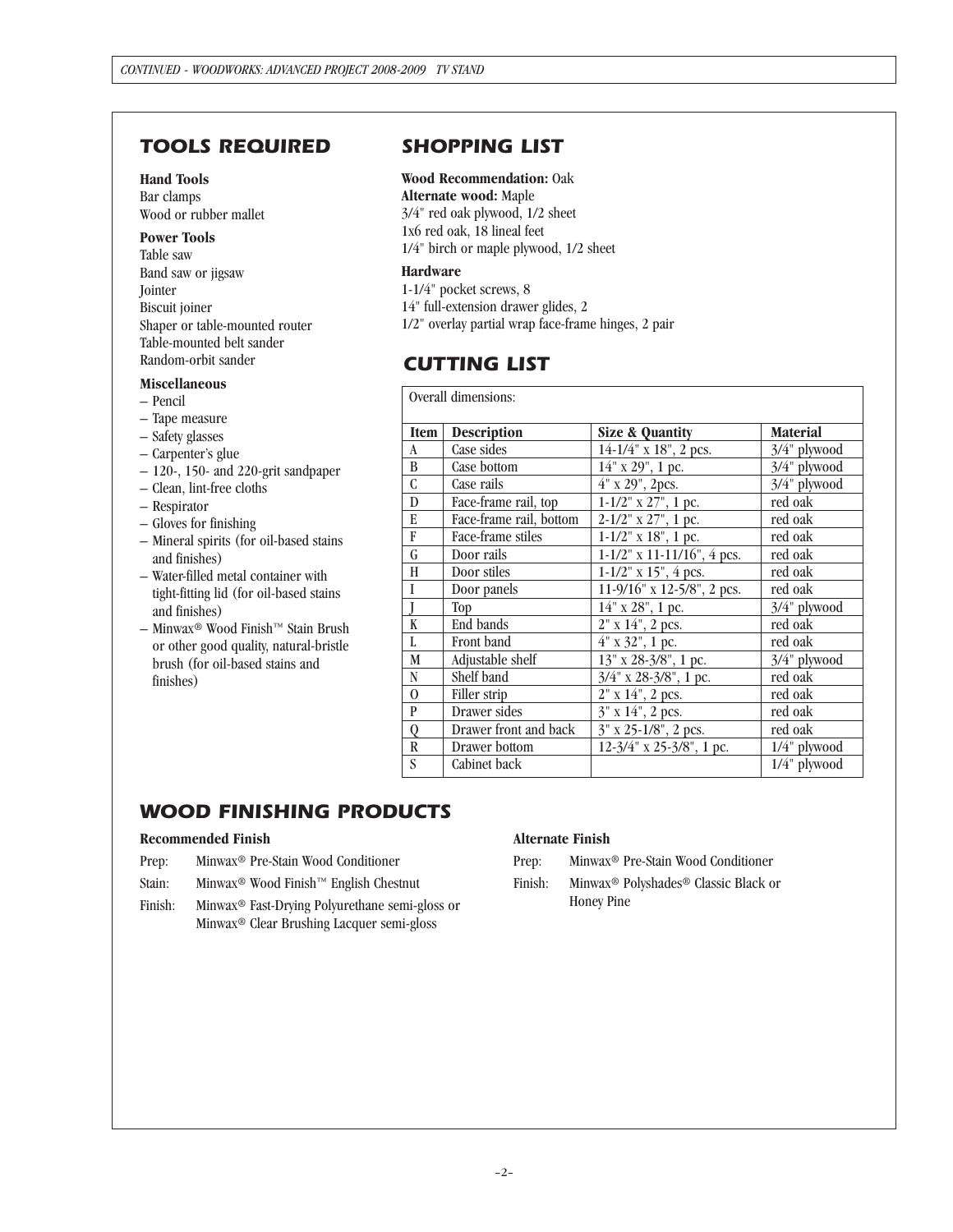### *BEFORE YOU BEGIN*

Good craftsmanship begins and ends with good work habits, so make the following steps part of your routine workshop practice. If you have any doubts or questions about how to proceed with a project, always discuss them with your shop instructor.

- Carefully and fully review plans and instructions before putting a tool to the project lumber.
- Work sensibly and safely. Wear safety goggles when doing work that creates flying chips and sawdust; wear the appropriate respirator whenever making sawdust or working with thinners or other solvents.
- At the end of every work session, clean up your shop area and put away all portable tools.

### *CUTTING AND ASSEMBLY PROCEDURE*

**1.** Before cutting the plywood components, lay out all the pieces on a scaled sketch in order to minimize waste. When you have the puzzle figured out, cut all the plywood pieces–A, B, C, J, M–to their finished size.

**2.**Set up a dado head in the table saw. Cut the rabbet at the top of each side (A) and the dado near the bottom. Both are 3/4" wide x 1/4" deep. The bottom of the dado is 1-3/4" from the bottom edge of the plywood (Fig. 1).

**3.** Cut a 3/8"-wide x 1/4"-deep rabbet along the rear edges of A, B and C to receive the back.

**4.** Drill the adjustable shelf holes inside the case, located 1" apart as shown in Figure 1.

**5.** Lay out, cut and sand the curve in the bottom of the case sides. Use the template in Grid 3. The curve starts 2" in from the back, 1-1/4" in from the front and is 1-3/4" high.

**6.** After sanding the interior faces of the case pieces, glue and assemble the case, making sure it's perfectly square after all the clamps are in place.

**7.** Rough-cut face-frame pieces–D, E, F– and then mill them to their finished size. A jointer can both work the pieces down to their required sizes while also making all edges smooth and dead-square.

**8.** Drill screw pockets in the ends of the face-frame rails, D and E. Cut the curve in the bottom of the lower rail, using the template shown in Grid 2. The curve originates 1/2" in from the ends and is 1-3/4" high.

**9.** Assemble the face-frame with glue and pocket screws. Then glue and clamp the assembled face-frame to the front of the case.

**10.** Cut the plywood for the top–J–to the correct length, but leave it at least 1" too wide. Cut the end bands–K–about an inch longer than their required dimension. Prep them and the field top for joining by cutting slots for three biscuits on each end. Also cut three slots into the front edge and into the front band (L).

**11.** Glue the end bands to the top. The end bands can project past only one edge, but both bands must be short of the other edge so there is one straight edge to go against the rip fence in the next step.

**12.** Allow the end band glue to dry. Set the rip fence on the table saw to a dimension greater than the finished depth of the top, but small enough to cut through both end bands and the edge of the top. Rip the top.

**13.** Set the rip fence to the finished width of the top. Put the edge cut in the previous step against the fence and make the final cut. This will make the end bands perfectly flush with the front and back edges of the top.

**14.** Cut the front band–L–to finished length, but leave it wider than the finished width.

**15.** Lay out, cut and sand the curve in the front band, using the template in Grid 1. The front band is 4" wide at the center, 2" wide at each end.

**16.** Cut biscuit slots into the straight edge of the front band, aligned with the slots cut into the front edge of the top. Cut slots into the front ends of each end band (K) and corresponding slots into straight edge of L. Glue and clamp the front band to the top. Allow glue to dry.

**17.** Sand the bands and top to create a perfectly smooth surface, while being very careful not to oversand; it's easy to sand through the thin plywood veneer.

**18.** Round over the top and bottom corners of the top with router fitted with a 1/4" roundover bit.

**19.** Carefully measure the opening in the face-frame and calculate the door rail and stile sizes. The doors should be 1" taller than the opening. Plan for a gap of 3/32" between the two doors.

**20.** Cut the door rails and stiles–G and H–to size and machine them for door joinery. Start by cutting 9/32"-wide x 3/8"-deep grooves along the centers of the inside edges to receive the panels. The best way to center a groove is to run the piece over a dado head, flip the piece end for end and run it through again. Use scrap to get the proper setup of the table saw fence and dado height.

**21.** Cut 9/32" x 11/32" tongues into the ends of the rails. The best way to center the tongues is to run both sides of the pieces over the dado head set at a height that produces a 9/32"-thick tongue. Use scrap to make test cuts and finalize the height of the dado head.

**22.** Cut the material for the door panels and join them with biscuits and glue.

**23.** Dry assemble the door frames and carefully measure the inside opening. Add 1/2" to both dimensions to get the finished size of the panels.

**24.** Cut the panels to size. Then raise the panels by running the edges through a router or shaper table fitted with a panel-raising cutter. The cuts should produce panel edges that are no more than 1/4" thick. Test how they fit into the grooves of the door-frame pieces. When the panels are right, finish-sand them.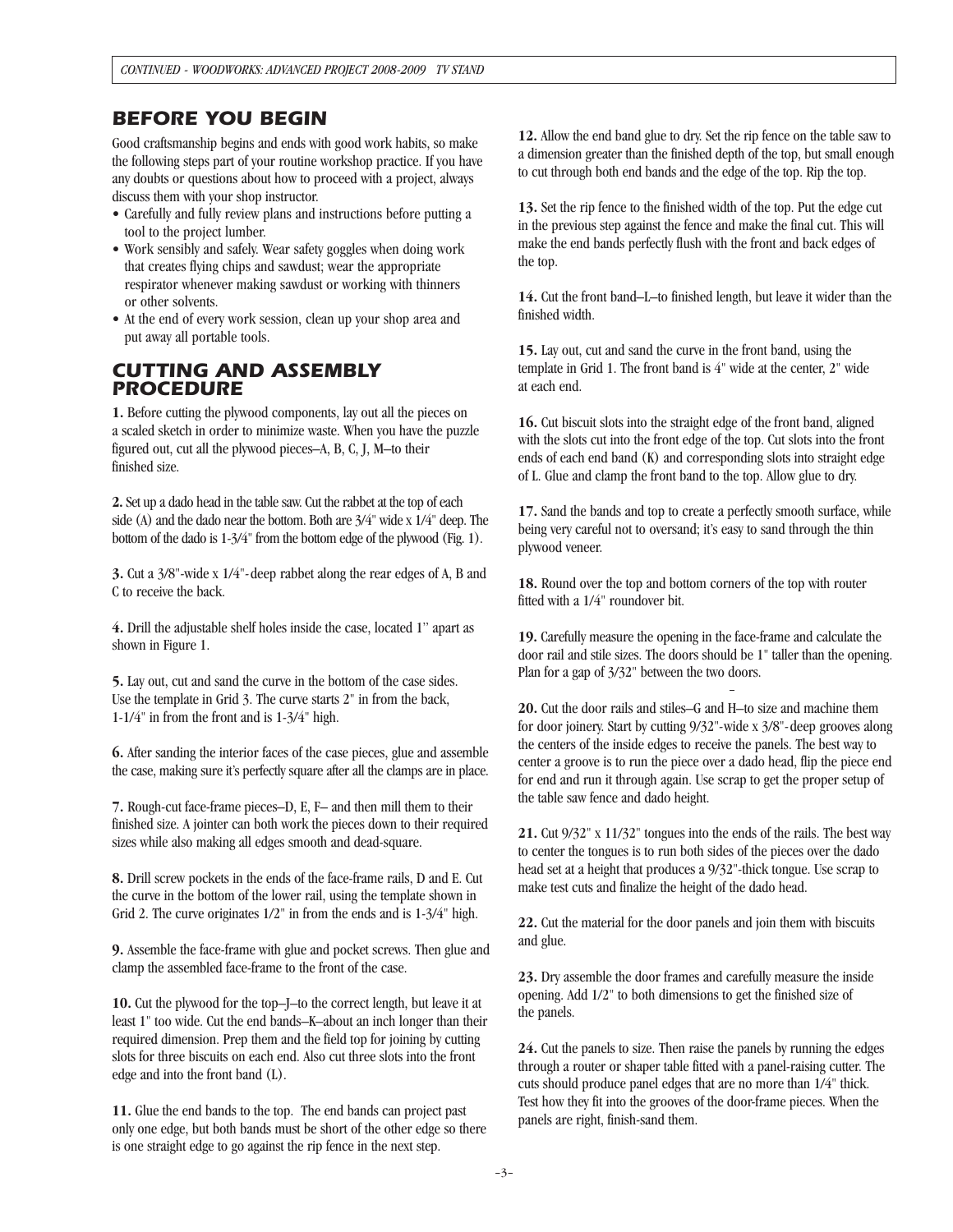**25.** Glue the door frames together. Be very careful not to get any glue on the panels, which would limit their ability to "float." It's best to stain the panels before the door is assembled.

**26.** Cut a piece of plywood for the adjustable shelf, M. At this stage it should be 1" too wide and too long. Also cut the shelf band–N–to the correct width, but leave it about 1" too long.

**27.** Prep the shelf and band for biscuit joining then glue the band to the front edge. The band should project past both ends of the plywood. Allow the glue to dry.

**28.** With the band set against the rip fence, cut the shelf to finished width.

**29.** Crosscut one end of the shelf square, cutting through both the band and the shelf. Then cut the shelf to finished length.

**30.** Machine filler strips–P–to go against the inside of the case behind the face-frame to receive the drawer glides. The face of the filler strips must be flush with the inside edge of the face-frame stiles. Glue the filler strips in place.

**31.** Cut the drawer sides–Q–to their finished width and length. Cut the front and back–R–to width but leave them a little long.

**32.** Cut 1/4"-deep x 3/4"-wide rabbets across the ends of the sides, on the inside faces.

**33.** Calculate the length of the drawer front and back. Follow the instructions that came with your drawer slides. Typically, the finished drawer can be up to 1-1/16" smaller than the opening it is fitting into.

**34.** Cut the front and back pieces to the finished length. Cut a 1/4" slot in all four drawer pieces to receive the bottom, as shown in Figure 2.

**35.** Dry assemble the drawer sides, front and back, and measure the inside dimensions. Add 7/16" to both dimensions to determine the size of the drawer bottom, S. Cut the bottom to size.

**36.** Sand the interior faces of all drawer parts. Glue the drawer together, being very careful that it's perfectly square when clamped.

**37.** Follow the manufacturer's instructions and screw the drawer slides to the case and drawer. Assure the drawer operates properly. Adjust as needed. Then remove the slides from both the case and drawer in preparation for finishing.

**38.** Screw the top to the case. The top should be even with the back and centered left and right.

**39.** Fasten the hinges to the doors. Locate the bottom hinge so it doesn't interfere with the drawer slides.

**40.** Fasten the hinges to the face-frame. Adjust as needed so the doors operate properly. Drill the doors for pulls. Before finishing, remove the hinges.

**41.** Cut and install the back–T–with glue and 4d finish nails.

## *STAINING AND FINISHING*

*Woodworker's Tip: Though you may be tempted to cut short your sanding, preparation and application time, don't do it. These tasks are very important steps in obtaining a high-quality finish. Remember, it is the finish, just as much as the fit and smoothness of the parts that will have great bearing on how people judge your craftsmanship. To ensure an excellent result, follow the steps listed in this section and also the instructions the finish manufacturer puts on its products.*

#### **FINISHING TIPS**

- Test the stains and finishes you are planning to use on scraps of wood. On the back of the scrap, mark the stain/finish combination and the type of wood. Allow all samples to dry thoroughly before making your final finish selection. Save your samples for quick reference on future projects.
- All stains and finishes must be allowed to dry thoroughly between coats. Remember that drying times can vary due to humidity and other climatic conditions.
- If you have some leftover stain or finish, wipe the can rim so that stain or finish in the rim won't dry out and prevent the lid from forming a tight seal.
- Brushes used for oil-based finishes must be cleaned with mineral spirits.

**42.** Finish-sand any remaining rough spots with 220-grit paper. Dust off the piece and wipe it carefully with a clean, lint-free cloth lightly dampened with mineral spirits.

#### **Recommended Finish**

**43.** Apply the Minwax® Wood Finish™ you've chosen using a naturalbristle brush and a clean, lint-free cloth following the directions on the can. The brush will help you get the stain into the inside corners. Allow the Wood Finish™ to set for about 5 to 15 minutes, then wipe off any excess. To achieve a deeper color, you may apply a second coat after 4-6 hours, repeating the application directions for the first coat. Allow the stain to dry for 24 hours before applying the protective clear finish. Choose either Minwax® Fast-Drying Polyurethane or Minwax® Clear Brushing Lacquer but not both.

*Woodworker's Tip: When wiping off stain, make certain that your last wipe with the cloth goes with the grain of the wood. This way, any stain you might miss during wipe-off will be visually minimized by the wood grain.*

#### **Applying Fast-Drying Polyurethane**

**44.** Apply Minwax® Fast-Drying Polyurethane following the directions on the can. Use a good quality, natural-bristle brush. Allow the first coat to dry overnight.

**45.** The next day, sand all surfaces lightly with 220-grit or finer sandpaper using with-the-grain strokes. Dust off and wipe all surfaces with a cloth lightly dampened with mineral spirits. Apply a second coat of polyurethane and set the piece aside to cure overnight.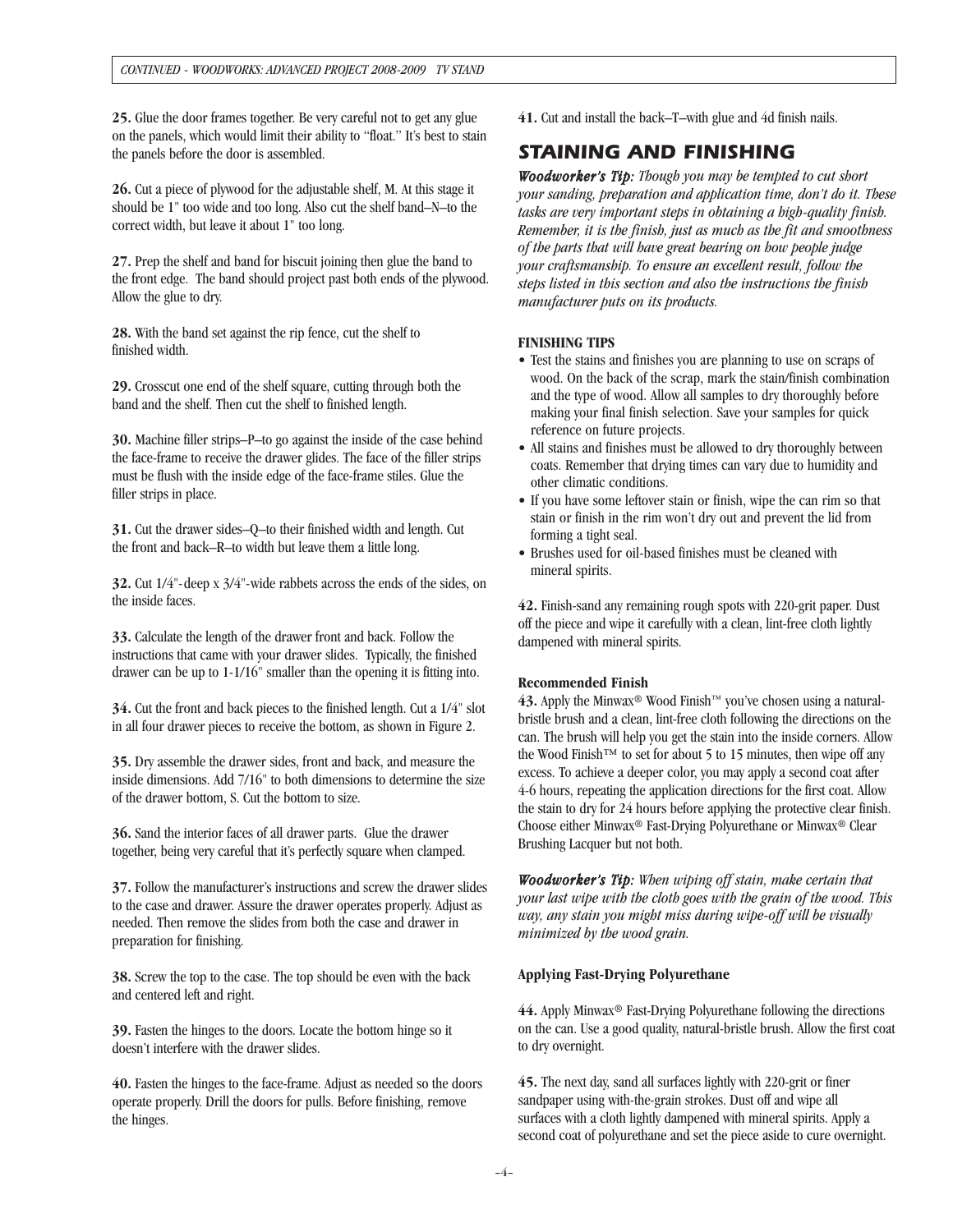**46.** The following day, sand all surfaces lightly with 220-grit sandpaper. Dust off and wipe the piece with a cloth lightly dampened with mineral spirits and apply the third and final coat of polyurethane.

#### **Applying Clear Brushing Lacquer**

**47.** Stir Minwax® Clear Brushing Lacquer well before and during use to rotate the product from the bottom to the top of the can. NEVER SHAKE.

**48.** Apply a coat of lacquer using a high-quality natural- or syntheticbristle brush. Apply sufficient lacquer to seal open joints, edges and end grain.

**49.** Let the first coat dry at least 2 hours, then apply a second coat.

**50.** Apply a third coat, repeating the steps above for each coat. Apply a fourth coat, if desired.

**51.** After the final coat, allow at least 24 hours before using.

#### **Alternate Finish**

**52.** Apply Minwax® Polyshades® following the directions on the can. Use a good quality, natural-bristle brush suitable for use with polyurethane. Stir the can contents thoroughly before starting and periodically repeat stirring during your work session. Allow the first coat to dry overnight.

**53.** The next day, sand all surfaces lightly with 220-grit sandpaper or very fine (000) steel wool using with-the-grain strokes. Dust off and wipe all surfaces with a cloth dampened with mineral spirits. Apply a second coat of Polyshades® and set the rack aside to cure overnight. To achieve a deeper color, you may apply a third coat after 4-6 hours, repeating the application directions. Allow the finish to cure for several days before using the stand.

*Woodworker's Tip: If you achieve the desired color on the first or second coats of Polyshades®, apply a clear coat of Minwax® Fast-Drying Polyurethane or Minwax® Wipe-On Poly for added protection.*

**54.** When the staining and finishing is complete and the topcoat is cured, install the doors, knobs and drawer.

#### **PRODUCT SAFETY**

For your safety and the safety of those you work with, always read the safety warnings, which manufacturers print on their labels, and follow them to the letter.

**WARNING!** Removal of old paint by sanding, scraping or other means may generate dust or fumes that contain lead. Exposure to lead dust or fumes may cause brain damage or other adverse health effects, especially in children or pregnant women. Controlling exposure to lead or other hazardous substances requires the use of proper protective equipment, such as properly fitted respirator (NIOSH approved) and proper containment and cleanup. For more information, call the National Lead Information Center at 1-800-424-LEAD (in U.S.) or contact your local health authority.

**DANGER:** Rags, steel wool, other waste soaked with oil-based stains and clear finishes, and sanding residue may spontaneously catch fire if improperly discarded. Immediately place rags, steel wool, other waste soaked with this product, and sanding residue in a sealed, water-filled metal container. Dispose of in accordance with local fire regulations.

#### **When using oil-based wood finishing products: CAUTIONS: CONTAINS ALIPHATIC HYDROCARBONS.**

Contents are **COMBUSTIBLE**. Keep away from heat and open flame. **VAPOR HARMFUL**. Use only with adequate ventilation. To avoid overexposure, open windows and doors or use other means to ensure fresh air entry during application and drying. If you experience eye watering, headaches, or dizziness, increase fresh air, or wear respiratory protection (NIOSH approved), or leave the area. Avoid contact with eyes and skin. Wash hands after using. Keep container closed when not in use. Do not transfer contents to other containers for storage.

**FIRST AID:** In case of eye contact, flush thoroughly with large amounts of water for 15 minutes and get medical attention. For skin contact, wash thoroughly with soap and water. In case of respiratory difficulty, provide fresh air and call physician. If swallowed, call Poison Control Center, hospital emergency room, or physician immediately.

#### **DELAYED EFFECTS FROM LONG-TERM OVEREXPOSURE.**

Contains solvents which can cause permanent brain and nervous system damage. Intentional misuse by deliberately concentrating and inhaling contents may be harmful or fatal.

**WARNING:** This product contains a chemical known to the State of California to cause cancer and birth defects or other reproductive harm. **DO NOT TAKE INTERNALLY. KEEP OUT OF REACH OF CHILDREN.** CONFORMS TO ASTM D-4326. Contact a physician for more health information.

#### **When using water-based wood finishing products:**

**CAUTIONS:** Use Only With Adequate Ventilation. To avoid overexposure, open windows and doors or use other means to ensure fresh air entry during application and drying. If you experience eye watering, headaches, or dizziness, increase fresh air, or wear respiratory protection (NIOSH approved), or leave the area. Avoid contact with eyes and skin. Wash hands after using. Keep container closed when not in use. Do not transfer contents to other containers for storage.

**FIRST AID:** In case of eye contact, flush thoroughly with large amounts of water. Get medical attention if irritation persists. If swallowed, get medical attention immediately.

**WARNING:** This product contains a chemical known to the State of California to cause cancer and birth defects or other reproductive harm. **DO NOT TAKE INTERNALLY. KEEP OUT OF REACH OF CHILDREN.**  CONFORMS TO ASTM D-4326. Contact a physician for more health information.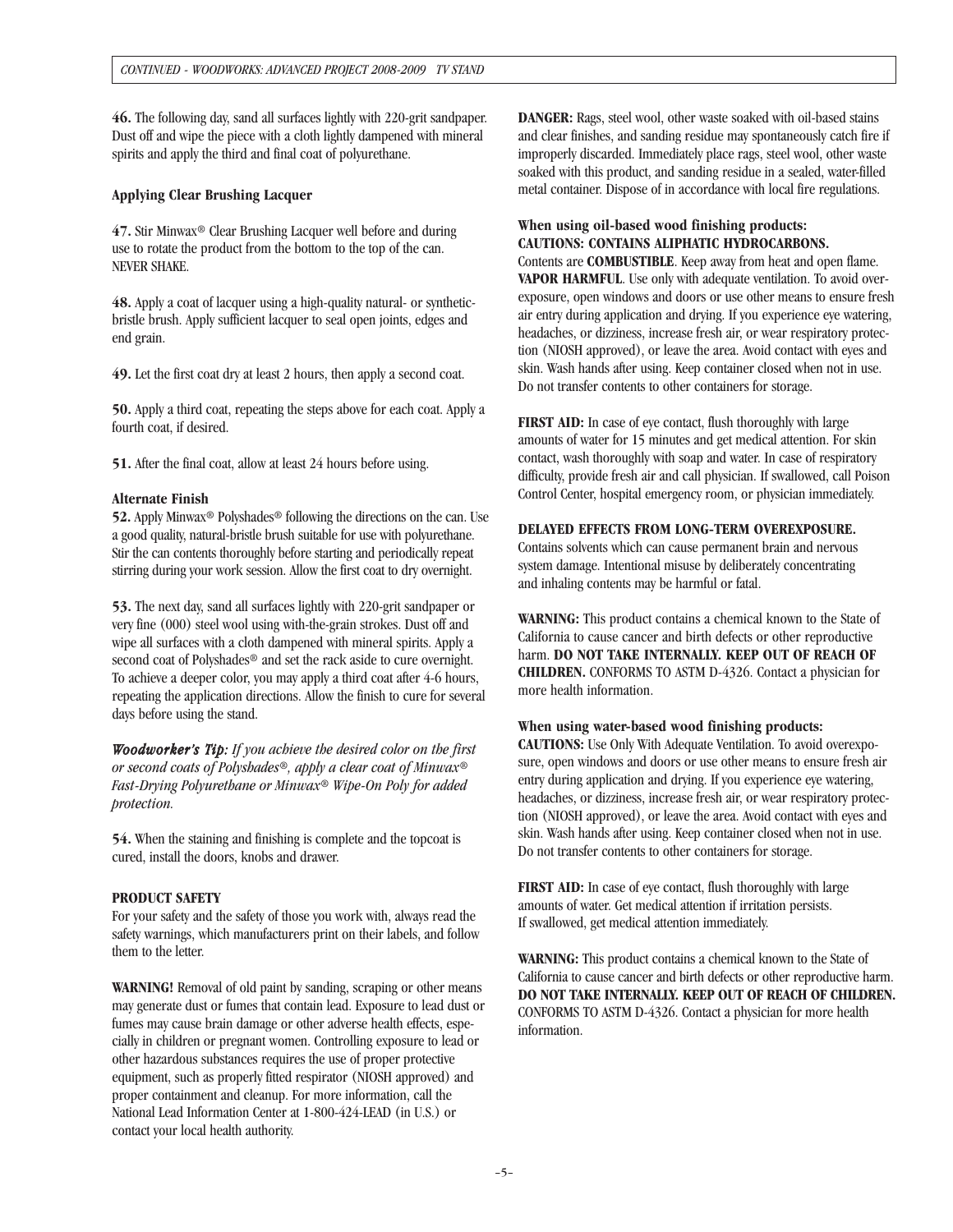## *FIG 1.*